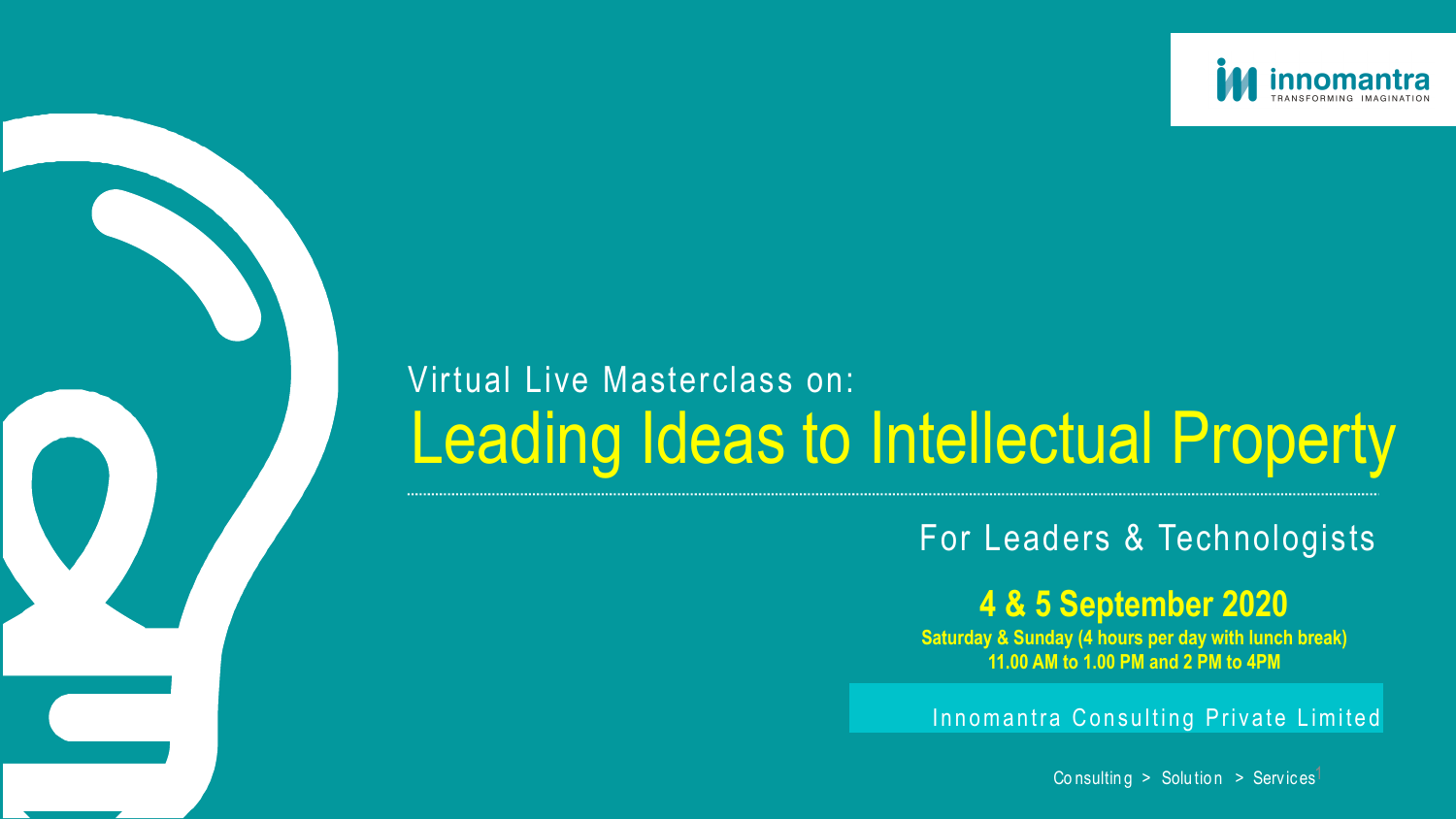Every organization has a reason for being. It might be a unique ability to offer a particular product or service, or it might arise from having been in the right place at the right time with certain set of capabilities. But as its core, your organisation probably relies on Intellectual property (IP) far more than you imagine.

# Leading Ideas to Intellectual Property Virtual Live Workshop on:

The knowledge is frequently the difference between organizations that succeed and those that fail. Physical assets and traditional sources of competitive advantage such as manufacturing capability or location have far less relevance. The value of many of the world's largest companies is increasingly vested in knowledge-based, intangible assets. An economy based on these assets is often known as 'Innovation Economy'.

Identifying, Protecting, Managing and exploiting valuable intellectual property is the core element of success of any technology-based / services organizations and this defines as a key differentiator in this economy.







### **4 & 5 September 2020 Saturday & Sunday (4 hours per day with lunch break) 11.00 AM to 1.00 PM and 2 PM to 4PM**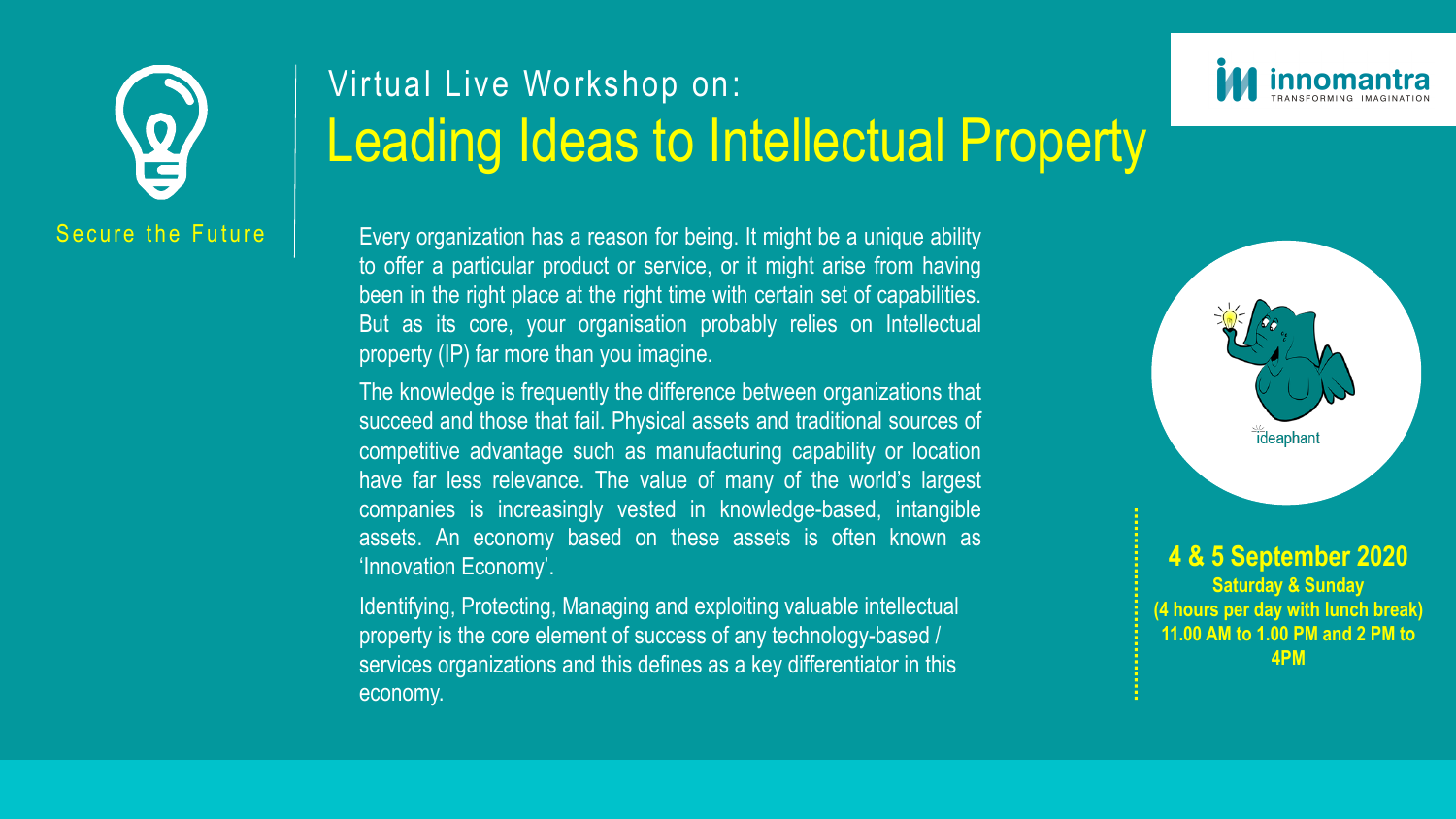

## Leading Ideas to Intellectual Property Live Virtual Masterclass

#### **Target Participants as Panellist :**

Design and Development Head, Project Managers, Technologists, Chief Innovation officers (CINO), Innovation Head, Business developers, Business managers, Innovation managers, Quality Head / Managers, Strategists, Product and R&D Heads, Business Excellence head , Innovation Practioner's etc. The session is also relevant for senior managers and leaders to understand the organization's needs of organizing itself for increase in creating intellectual property.

#### **For Registration :**

#### **Rakesh Babu K L**

COO & Head, Centre for Innovation Training & Learning (CILT) m: +91 93421 19667 e: rakeshb@innomantra.com

The registration is on first-come-first serve basis.

**Panellist Fee INR 4,999/- (Incl. Taxes) / USD 75**

Virtual Masterclass Workshop Flow :

- 1 . Importance of Intellectual Property for Future Organization
- 2. What everyone should know about IP
- 3. Identify Existing IP and the Need for IP
- 4. What is intellectual Property? Forms of Intellectual Property •Patents •Copyrights •Design Registration •Trademarks & Domain Names •Semi Conductor Protection Act •Trade secrets / Confidential Information What, When, Why, Which & How to
	- (Will be covered in this sessions with practical sessions with lecture, videos)
- 5. Making IP Protection Decisions Must Know
- 6. Ownership of IP by the Organisation
	- •IP Created by employees
	- •Moral rights
	- •IP Created by contractors
	- •IP issues in Employment Contracts / Non-Disclosures Agreement
	- •Confidential Information etc,.

#### 7.What Technologists, Leaders, Designers should know about Patents?

#### General Design Process Planning

- ▪Why consider IP in Design Process Planning
- ▪Accessing the competitive landscape
- ▪Online IP Databases & Searching Strategies
- ■How to read a patent specification ■Experimental use, using Software, Hardware & Traded IP •Reducing the Risk of Infringement in Design Re-use •Identifying Inventive Subject Matter & Inventor •Managing IP in Research & Design Practices

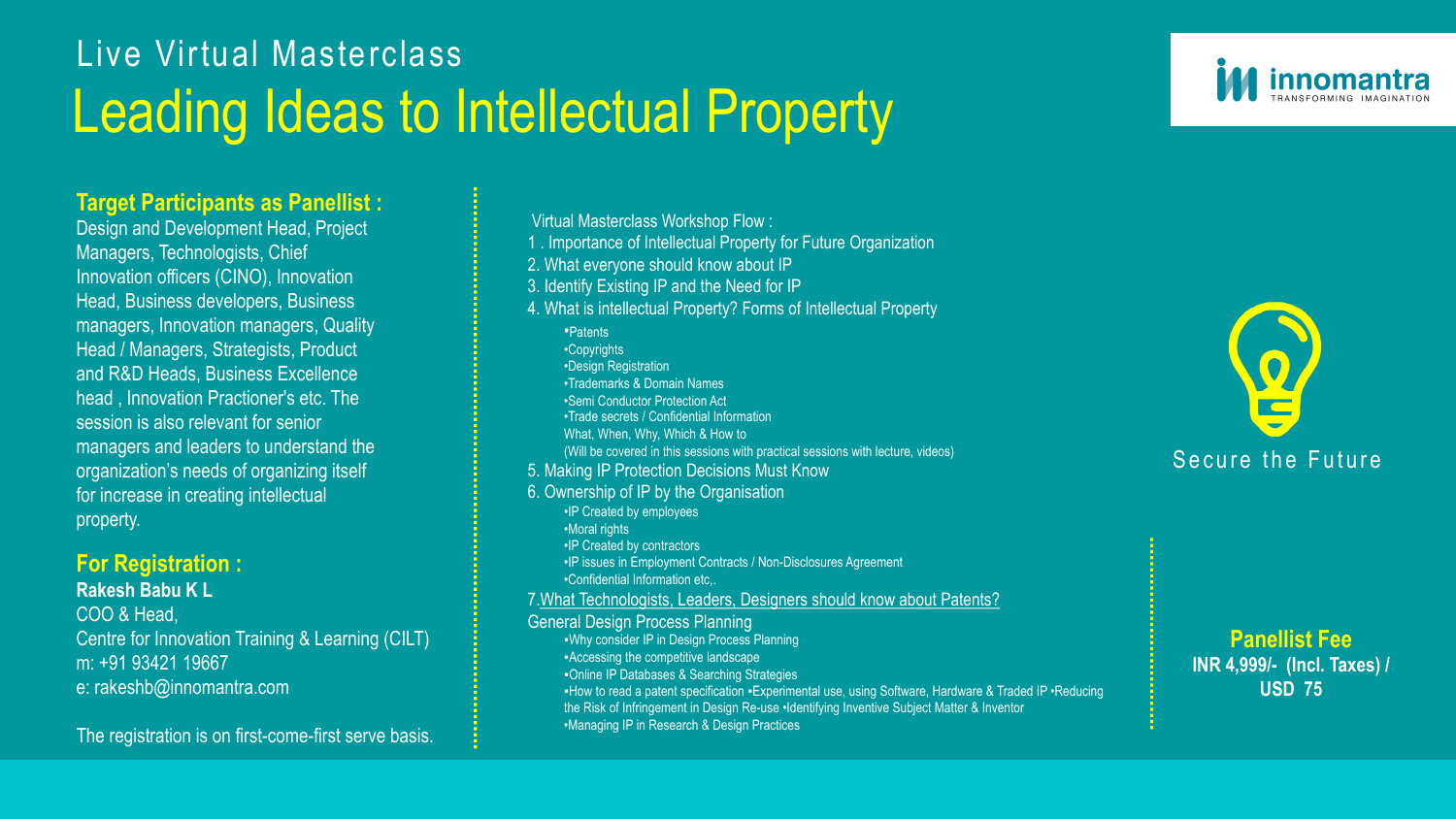

## **Suchetha M S**

Principal – Intellectual Property Management Practice **Innomantra Consulting Private Limited** India



### **Sri Vidhya Easwaran ( Vidhya )**

Principal – Intellectual Property Research & Innovation Practice

Innomantra Consulting Private Limited India



### **Master Facilitator** :



### About Innomantra :

## Live Virtual Masterclass Leading Ideas to Intellectual Property System

CEO & Managing Director – Innovation and IP Practice Innomantra Consulting Private Limited **India** 

Innomantra is a leading Digital, Innovation, and Intellectual property management consulting and services firm. It helps organisations to design and achieve their digital strategy from idea to implementation, Innovation Management Systems and Intellectual property goals by enhancing culture for amplified efficiency and exponential growth.Innovation3x and Discover Design Thinking describes the philosophy which it believes in, that innovative organisations must identify innovation goals that seek to achieve a 3x and beyond to boost in their performance. Innomantra's signature three-fold approach to innovation that looks at overall business strategy, people and functional systems in a digital ecosystem is globally recognised. Innomantra has a wide range of 50+ clients range from small and medium business to Fortune Global 500 organisations. It has a strategic alliance with global leaders in Digital and Innovation. Innomantra is headquartered in Bengaluru, India, and has a global presence.

www.innomantra.com / contact@innomantra.com



## **Lokesh Venkataswamy**

#### **4 & 5 September 2020 Saturday & Sunday (4 hours per day with lunch break) 11.00 AM to 1.00 PM and 2 PM to 4PM**